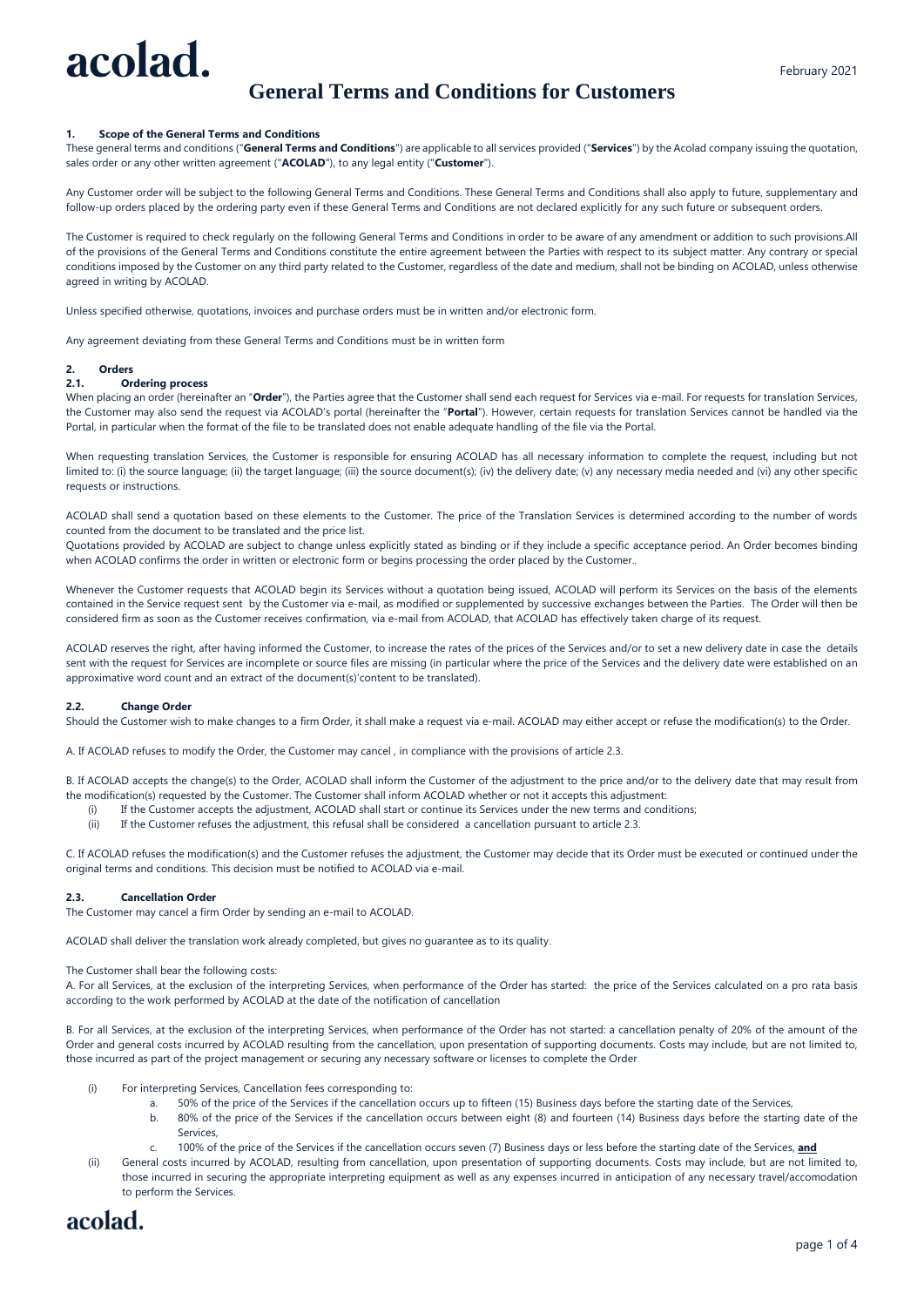#### **3. Quality**

ACOLAD guarantees the provision of high-quality Services performed by professionals working in their mother tongue. ACOLAD shall also respect:

- any "Customer translation glossary" when provided by the Customer prior to of the performance of the Service or any terminology requirements imposed by the Customer and provided prior to the translation of the document concerned, with said terminology requirements accepted by ACOLAD;
- any document formatting specified by the Customer in writing, notified prior to the translation of the document concerned, and accepted by ACOLAD.

Any choice involving synonyms or stylistic preferences, as well as any request for modifications or any instruction communicated by the Customer after the placement of the Order shall not constitute a quality defect for which ACOLAD may be held liable.

#### **4. Acceptance**

#### **4.1. For all Services except interpreting services:**

The Services, at the exclusion of interpreting Services, shall be deemed completed on the date of delivery ("**Delivery Date**") of the results of such Services ("**Deliverable**").

For delivery via e-mail, the Delivery Date corresponds to the moment that the email system has completed the transmission. For delivery via the Portal, the Delivery Date corresponds to the date of appearing on the Portal.

Once the Deliverables have been delivered, the Customer has thirty (30) calendar days from the Delivery Date to assess their conformity with this Agreement. Should the Customer express reservations, the Customer must detail, in writing, the reasons for the reservations and the desired corrections. If these reservations appear to be justified, ACOLAD may choose to proceed with the correction or with the replacement of the Deliverable.

In the case of unjustified reservations, ACOLAD is entitled to charge the Customer for extra costs incurred by processing such a reservation.

Should the Customer fail to respond within said thirty (30) day period from the Delivery Date, or should the Deliverables be partially or fully used and/or communicated by the Customer, the Deliverables shall be deemed accepted and cannot be subject to the abovementioned procedure.

#### **4.2. For interpreting services :**

As the interpreting Services are services performed instantaneously, in a place determined by the Customer, they are deemed to be completed at the time indicated in the Order (hereinafter the "**Completion Date**"). As of the Completion Date, the Customer has ten (10) calendar days to notify ACOLAD of its reservations.

#### **5. Obligations of the Customer**

#### The Customer shall undertake to:

- Inform ACOLAD in advance, as far as possible, of any new project involving the Services in order to enable ACOLAD to set up the appropriate teams, - Cooperate fully and in good faith with ACOLAD and, in particular, provide ACOLAD with all necessary information in connection with the performance of the Services, as well as answer any question sent by ACOLAD,
- Communicate to ACOLAD any reference documents which may provide better understand of the new requests for translation services in their context. Should ACOLAD already have or create specific glossaries for the Customer, the Customer shall modify or validate them if necessary,
- Put ACOLAD's employees, agents, consultants, trainees and subcontractors ("**Representatives**") dedicated to the performance of the Services in contact with its own Representatives involved in the performance of the Services,
- Procure all licenses and rights necessary for hardware, software or products to be implemented by ACOLAD prior to implementation,
- When the Services are performed on the Customer's premises, the Customer shall make available to ACOLAD all necessary means, to which it is the only one having access,and which are essential to the performance of the Services (including access to the premises and to the Customer's systems and programs concerned by the provision of Services, facilities reasonably required by such personnel or sub-contractors available, such as a workroom with telecommunication facilities, etc. at no charge),
- Communicate to ACOLAD any comments on the quality of the translation in order to help it maintain any panel of dedicated translators and interpreters, Pay the price established at the time of the Order according to the terms and conditions defined in the Article "Financial Conditions". The Deliverables shall
- remain the exclusive property of ACOLAD until full payment has been received.

#### **6. Liability**

In the event of non-execution or poor execution of the Services resulting from a fault or negligence on the part of ACOLAD, ACOLAD shall be held liable. In this respect, it is specified that the Customer may not base its claims on a failure to perform a full proofreading if it has not expressly subscribed to this additional option. In any event, ACOLAD's liability shall be limited to the damages foreseeable by ACOLAD at the time of the conclusion of the Order. ACOLAD shall under no circumstances be liable for indirect, special, incidental, consequential, exemplary or punitive damages (including but not limited to: loss of profits, economic and production losses, etc.). For all intents and purposes, it is specified that ACOLAD shall not be liable for damages resulting from a case of force majeure or resulting from the acts or omissions of the Customer and its Representatives. Thus, ACOLAD shall not be liable for the consequences of any adaptation, modification, addition, withdrawal made to the Services and Deliverables by the Customer and/or its Representatives.

Should ACOLAD be held liable, said liability shall be capped at the total amount actually paid to ACOLAD by the Customer within the framework of the Order, up to a maximum of 50,000 EUR (fifty thousand euros). This cap shall become inapplicable in the case of wilful misconduct, gross negligence, bodily injury or possible mandatory legal guarantees.

#### **7. Force Majeure**

Neither of the Parties may be held liable for any breach of its obligations if it results from a case of Force Majeure as defined by the applicable law. The Party subject to the case of Force Majeure shall immediately inform the other Party of its inability to perform. The suspension of obligations or delay may under no circumstances be a cause for liability for non-performance of the obligation in question, nor induce the payment of damages or penalties for late performance.

#### **8. Financial conditions**

#### **8.1. Price**

The price of the Services, whether or not it appears in a quotation, will be calculated on the basis of the price list.

ACOLAD's prices are in the quoted currency and are subject to the prevailing legal local rates of VATPrices include all costs related to the performance of the Services, with the exception of (i) accommodation and travel expenses and (ii) the acquisition of specific items from third parties, such as software or equipment licenses, which shall be subject to an estimate, either in the quotation or in exchanges prior to Order confirmation. These costs, which are not included in the price of the Services, must be accepted by the Customer before ACOLAD can incur the related expenses.

#### **8.2. Invoicing and payment terms**

Unless agreed or stated in the applicable law differently, any payment is due in full within 30 days of the invoice date

### acolad.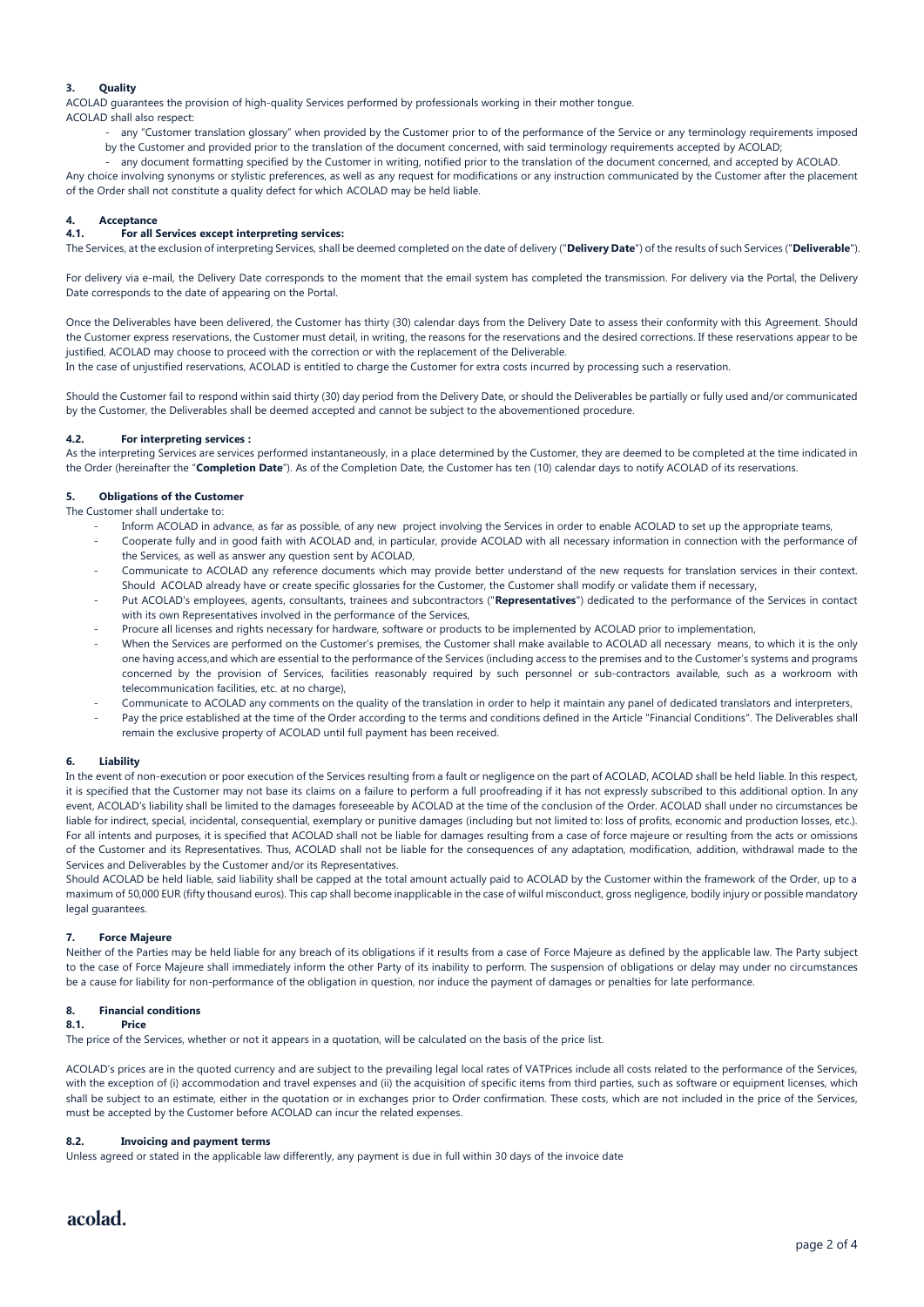The Customer may not invoke a formal irregularity (purely material error and/or missing or erroneous obligatory mention) on an invoice to refuse to pay it. However, the Customer who notices such an irregularity must notify ACOLAD so that it can rectify said irregularity.

Any invoice dispute must be notified within thirty (30) calendar days of receipt. The notification must indicate, the reasons and supporting elements of the dispute, otherwise it shall be deemed inadmissible. However, the Customer must pay the undisputed invoice items on the due date.

In cases of default, a flat-rate recovery indemnity as defined under applicable law and a late payment interest of 8% over LIBOR shall apply, without prejudice to ACOLAD's right to claim any additional damages.

#### **8.3. Set-off**

The Customer may not under any circumstances assert any right of set-off or retention. Any counterclaim on the part of the Customer must be the subject of an invoice or a request for a credit note. Any set-off not previously authorised by ACOLAD shall constitute a payment incident.

#### **8.4. Financial guarantees**

For orders that foreseeably require a processing period of over two months, ACOLAD may demand advance payment of a percentage rate of the full cost as agreed with the Customer and will issue monthly invoices for services rendered so far until payment has been received in full.

If the fulfillment of a claim for payment is at risk as a result of a deterioration of the Customer's financial situation arising or becoming known after a contract has been entered into, ACOLAD is entitled to demand an advance payment, retain services that have not yet been delivered or cease working further. ACOLAD also retains such rights if the Customer is in default for payment of invoices until payment of such invoices has been received in full. In such cases, ACOLAD shall not be held liable for any delays nor waive its right to claim any additional damages.

#### **9. Confidentiality**

Each Party undertakes (i) to keep confidential all information it receives from the other Party, including (ii) not to disclose the other Party's confidential information to any third party, other than Representatives with a need-to-know; and (iii) not to use the other Party's confidential information except to exercise its rights and fulfil its obligations under the General Conditions and/or the Orders.

Notwithstanding the foregoing, neither Party shall have any obligation whatsoever with respect to information that (i) has or would become publicly available without this resulting from anyfault of the Party receiving it, (ii) is independently developed by the Party receiving it, (iii) is known to the Party receiving it before it is disclosed to it by the other Party, (iv) would legitimately be received from a third party who is not under an obligation of confidentiality, or (v) should be disclosed by law or court order (in which case it should be disclosed only to the extent required and after giving written notice to the Party providing it).

The Parties' obligations with respect to confidential information shall remain in force for the duration of the General Conditions and for a period of five (5) years after the end of the General Terms and Conditions.

Subject to the obligations set forth in the Article "Personal Data", the Parties undertake to return or destroy, in accordance with the other Party's instructions, any medium of Confidential Information, at the request of the Party concerned, within a maximum period of thirty (30) calendar days of receipt. In any event, the receiving Party shall remain directly liable to the disclosing Party for the violation of the provisions of this Article by one of its Representatives.

#### **10. Intellectual Property**

#### **10.1. Intellectual Property Rights on pre-existing elements**

Each Party grants to the other Party a non-exclusive, non-transferable licence (except to the Affiliates of the other Party) to use its tools, methods, works, software, know-how, or other intellectual property. This licence is granted free of charge, for the duration of the General Terms and Conditions and, to the extent necessary (i) to ACOLAD, to provide the Services and (ii) to the Customer, to use, reproduce, modify, adapt, represent the Services and Deliverables.

#### **10.2. Intellectual Property Rights on Deliverables**

ACOLAD assigns exclusively to the Customer, and after full payment of the related invoices, all intellectual property rights on the results of the Services and the Deliverables that are recognised by the laws or regulations of any country, as well as by current and future international conventions. This assignment is granted free of charge, for the entire world, and for the legal term of the copyright in each country and for any extension thereof.

Therefore, as long as the Customer respects the moral rights of the authors, the Customer may freely and as many times as it wishes(within the limits of the translation industry standards):

- reproduce or have reproduced, free of charge or in return for payment, all or part of the Deliverables, whether or not associated with other works of any kind whatsoever, for the purposes of information, documentation, promotion or any other purpose;
- undertake or have undertaken any adaptations, modifications, additions or withdrawals it deems necessary for the exploitation of the Deliverables;
- represent or have represented, free of charge or in return for payment, in any place and in any form, all or part of the Deliverables, by presentation to the public, public screening and transmission or television broadcasting in any public or private place, by any electronic communication process.

The Customer may assign to any third party of choice the benefits of this assignment as well as all associated rights. However, ACOLAD reserves the right to retain and use the know-how acquired during the performance of the Services that gave rise to the said results and/or Deliverables.

#### **10.3. Warranty**

Each Party represents that it is the rightful owner of all intellectual property rights on the elements it provides for the performance of the Services. As such, each Party shall indemnify the other Party against any claim or action relating to the infringement of a third party intellectual property rightthrough the use, reproduction, modification, adaptation and/or representation of tools, methods, works, software, know-how, or other elements subject tointellectual property rights, and/or of the results of the Services and Deliverables.

Moreover, ACOLAD shall not be liable for any infringement of a third party intellectual property right arising from the use, reproduction, modification, adaptation and/or representation of the Deliverables and/or the results of the Services by the Customer if the said Deliverables and/or results of the Services are merely the translation and/or interpretation of documents and/or exchanges initially submitted to ACOLAD by the Customer and/or originating from the Customer, unless the Customer demonstrates that the translation and/or interpretation in itself infringes (i.e. independently of the documents and/or exchanges emanating from the Customer) the intellectual property rights of said third party.

#### **11. Personal Data**

Within the framework and for the purposes of exchanges related to their business relationship and relationship management, the Customer and ACOLAD shall process the Personal Data of the other Party's Representatives. In this respect, the Parties are each responsible for the processing of the Personal Data of the other Party's Representatives. The Customer Representative's Personal Data will be processed by ACOLAD in accordance with its Privacy Policy.

#### acolad.